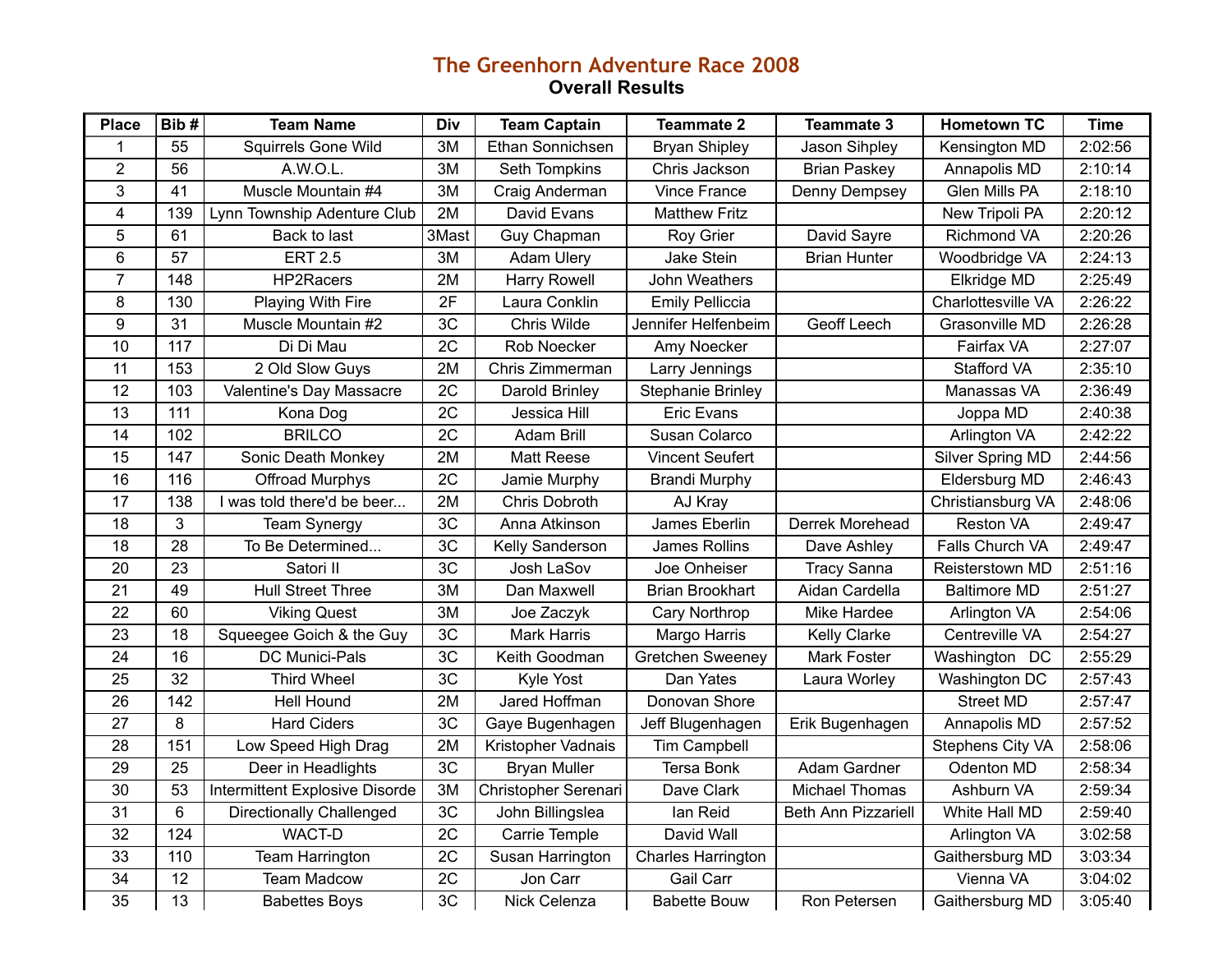| 36 | 36             | Team JAS                     | 3F | Jessica Krueger        | Sarah Fabian           | Angela Sheffield      | Alexandria VA           | 3:06:13    |
|----|----------------|------------------------------|----|------------------------|------------------------|-----------------------|-------------------------|------------|
| 37 | 137            | <b>Team Bixler</b>           | 2M | <b>Vincent Crocker</b> | <b>Thomas Clements</b> |                       | Reisterstown MD         | 3:06:49    |
| 38 | 126            | <b>GOMI</b>                  | 2C | Michelle Walters       | Gordon Klancnik        |                       | Arlington VA            | 3:08:12    |
| 39 | 101            | Margo Plicatus               | 2C | Dorothy Bailey         | Andrew Bidwell         |                       | Potomac MD              | 3:09:14    |
| 40 | 136            | <b>Bandaids &amp; Beers</b>  | 2F | Mona Tagliaferro       | Julie Rydland          |                       | Midlothian VA           | 3:09:17    |
| 41 | 44             | <b>DAH</b>                   | 3M | Tom Drummond           | <b>Ted Boone</b>       | <b>Clay Sebring</b>   | Fairfax VA              | 3:09:28    |
| 42 | 141            | <b>Rescue Raiders</b>        | 2M | Nathan Gasser          | Robert Bond            |                       | Downingtown PA          | 3:11:15    |
| 43 | 20             | Paddle Faster Nathan!        | 3C | Elizabeth Hebert       | Daniel Hebert          | Nathan Schmidt        | Vienna VA               | 3:11:23(2) |
| 44 | 42             | <b>Biotech Banditos</b>      | 3M | <b>Charles Clinton</b> | Eli Glezer             | Jeff Debad            | Clarksburg MD           | 3:11:38    |
| 45 | 17             | Three Left Feet              | 3C | Joseph Graber          | <b>Christie Graber</b> | Jim Graber            | Purcellville VA         | 3:11:54    |
| 46 | 131            | The B Team                   | 2F | Jody Cunningham        | <b>Chris Owens</b>     |                       | Riva MD                 | 3:12:24    |
| 47 | 129            | Snakes on Terrain            | 2F | Megan Carroll          | Lorrin Harvey          |                       | Bethesda MD             | 3:12:35    |
| 48 | 47             | Lactic Threshold             | 3M | James King             | Dan O'Toole            | Jason Helms           | Columbia MD             | 3:12:39    |
| 49 | 143            | Muscle Mountain #1           | 2M | Jeff Leigh             | Dave Wilde             |                       | Arnold MD               | 3:14:57    |
| 50 | 133            | Did We Win?                  | 2F | <b>Jill Eanes</b>      | Carrie Ward            |                       | Woodbridge VA           | 3:15:12    |
| 51 | 122            | <b>Watchman and Pistol</b>   | 2C | <b>Robert Sarvis</b>   | Lee Knight             |                       | Alexandria VA           | 3:16:37    |
| 52 | $\overline{2}$ | Brit spic and a chick        | 3C | Sarah Amesbury         | Fernando Campos        | James Boagey          | Washington DC           | 3:16:46    |
| 53 | 45             | <b>Try Athletes</b>          | 3M | Lee Finewood           | Don Stack              | <b>Tim Cox</b>        | Washington DC           | 3:17:28    |
| 54 | 149            | <b>Team Deception</b>        | 2M | Seth Spears            | <b>Sidney Billups</b>  |                       | Columbia MD             | 3:18:43    |
| 55 | 26             | <b>Yak Attack</b>            | 3C | Kelly Poma             | Marc Freeman           | Meghan Ederle         | Annapolis MD            | 3:18:49    |
| 56 | 46             | Sunkee                       | 3M | <b>Justin Kees</b>     | Derek Sundra           | <b>Todd Sundra</b>    | <b>Clifton VA</b>       | 3:19:56    |
| 57 | 24             | TeamHalfwayThere.com         | 3C | Lance Manning          | Michelle Munson        | <b>Courtney Gartz</b> | Arlington VA            | 3:20:29    |
| 58 | 140            | Beauty and the Beasts        | 2M | <b>Matthew Garrett</b> | Nezih Durusu           |                       | Linden VA               | 3:21:23    |
| 59 | 43             | Maniacs                      | 3M | Rhett Dreger           | Troy G. Stansell       | Ricardo Valverde      | Gainesville VA          | 3:22:50    |
| 60 | $\overline{7}$ | Team Oxymoron                | 3C | Katherine Brantley     | <b>Garth Brantley</b>  | Catherine Holden      | <b>Baltimore MD</b>     | 3:22:57    |
| 61 | 132            | Muscle Mountain #5           | 2F | Jennifer Dweitz        | Kristy Putnam          |                       | Philadelphia PA         | 3:24:52    |
| 62 | 40             | <b>Team Mudmixer</b>         | 3F | Clare Weber            | Sue Smiga              | Angie Emery           | Springfield VA          | 3:25:23    |
| 63 | 120            | Me and My Girl               | 2C | Chris Ridgway          | Merril Jelinek         |                       | Fairfax VA              | 3:25:25(7) |
| 64 | 30             | <b>Treadway Trekkers</b>     | 3C | <b>Bradley Toms</b>    | Bridget Szczypinski    | Dana Rogers           | Frederick MD            | 3:27:00(3) |
| 65 | 150            | Bones and Grizzle            | 2M | Michael Tepedino       | Amos Shipe             |                       | <b>Stephens City VA</b> | 3:27:33(3) |
| 66 | 118            | PA PUNISHERS                 | 2C | Sean Patton            | Gena Bane              |                       | Woodbridge VA           | 3:28:10    |
| 67 | 59             | <b>Big Truck Little Feet</b> | 3M | Anthony Veches         | Justin Wood            | Steven Ly             | Manassas VA             | 3:28:16    |
| 68 | 125            | <b>Bugeaters</b>             | 2C | Jennifer Walrath       | John Walrath           |                       | Washington DC           | 3:31:52(1) |
| 69 | 4              | <b>Team Revolution</b>       | 3C | Amy Beley              | David Beaudreau        | Gina Krump            | Washington DC           | 3:32:45    |
| 70 | 104            | Holbrook Pond or Bust!       | 2C | Tomas Dundzila         | Mya Dundzilla          |                       | Alexandria VA           | 3:33:34    |
| 71 | 115            | <b>Benevolent Dictators</b>  | 2C | Nicholas Minogue       | Sarah Carlson          |                       | Springfield VA          | 3:33:52    |
| 72 | 135            | Time-Out                     | 2F | Marella Nardotti       | Florence Snyder        |                       | Oakton VA               | 3:34:36    |
| 73 | 144            | <b>Optimus Prime</b>         | 2M | <b>Edward Mengel</b>   | Federico Carbonell     |                       | Washington DC           | 3:35:40(2) |
| 74 | 50             | UNITED RUNNERS               | 3M | Edoardo Rincon         | <b>Fidel Rincon</b>    | Elkin D. Ardila       | Germantown MD           | 3:36:29    |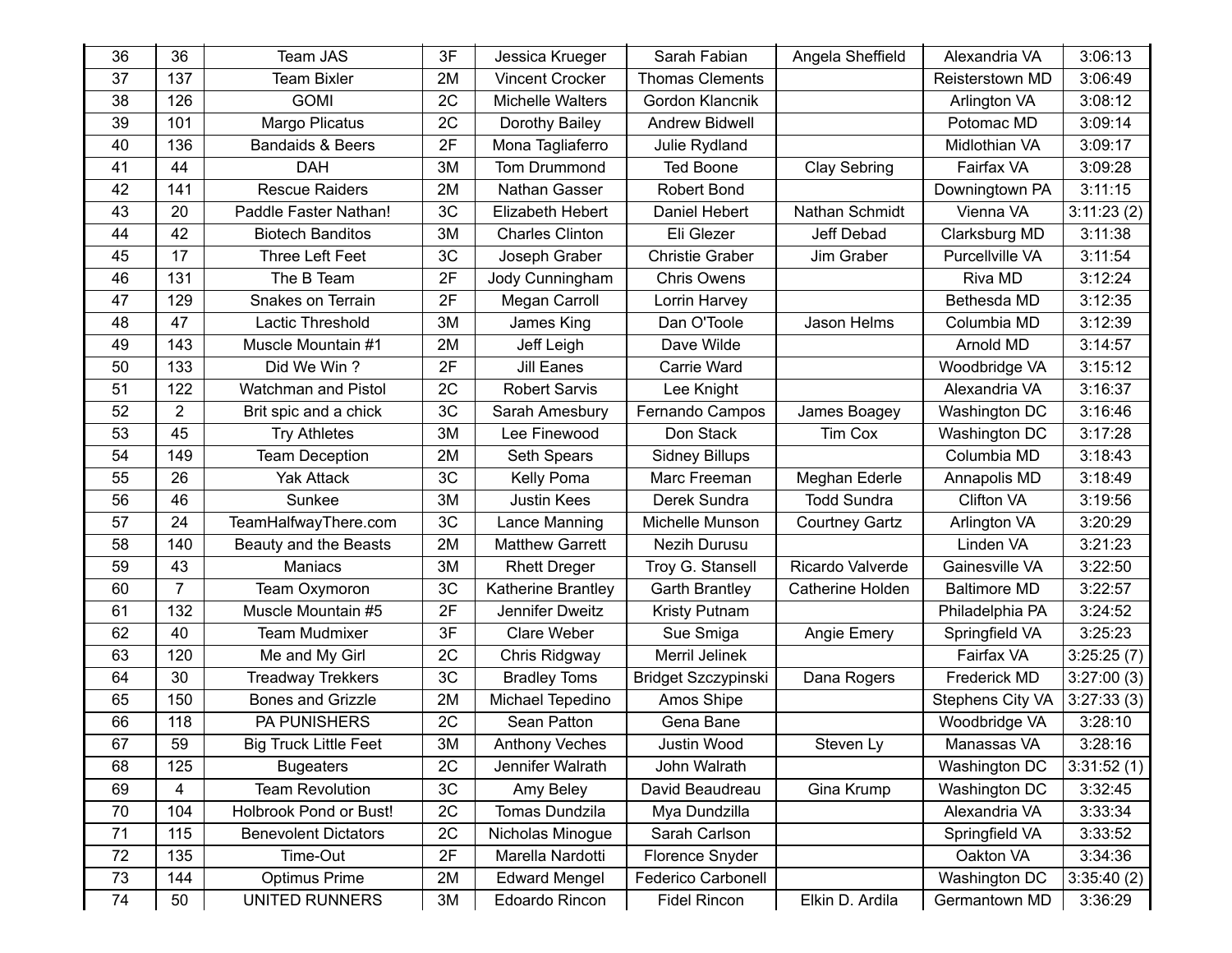| 75         | 58              | Alero                                | 3M              | Alexander Vasquez      | Guillermo Rincon         | <b>Hector Rincon</b>      | Silver Spring MD   | 3:36:41                 |
|------------|-----------------|--------------------------------------|-----------------|------------------------|--------------------------|---------------------------|--------------------|-------------------------|
| 76         | 62              | Ouch This Hurts!                     | 3M              | Tim Gammon             | <b>Gerald Shaffer</b>    | Peter Zalewski            | Fairfax VA         | 3:38:12(2)              |
| 77         | 37              | a pack of p's                        | 3F              | Carmen Penttila        | Kelly Pindle             | Karin Pindle              | Hyattsville MD     | 3:38:56                 |
| 78         | 34              | <b>April Madness</b>                 | 3F              | Nori Buising           | Debbie Malette           | Peggy Martin              | Fairfax Station VA | 3:41:12                 |
| 79         | 52              | <b>American Gangsters</b>            | 3M              | John Schaller          | Michael Gildea           | Ian Gildea                | Reston VA          | 3:44:59                 |
| 80         | 48              | Russian Mafia                        | 3M              | <b>Boris Korol</b>     | Ilia Korol               | <b>Stanislav Schaller</b> | <b>Reston VA</b>   | 3:45:07                 |
| 81         | 105             | DC Dawgs                             | 2C              | Greg Farrah            | Adrienne Belyea          |                           | Washington DC      | 3:45:13                 |
| 82         | 10              | Don't Follow Us                      | 3C              | <b>Edward Cabana</b>   | Leslie Palmer            | Bryan Young               | Pittsburgh PA      | 3:46:16                 |
| 83         | 109             | Foonanas                             | 2C              | Barbara Harman         | Jeremy Maia              |                           | Newport NC         | 3:46:39                 |
| 84         | 108             | Last Place                           | 2C              | Anastacia Gillam       | Dale Gillam              |                           | <b>Bristow VA</b>  | 3:47:12                 |
| 85         | 21              | <b>Aquatic Marmots</b>               | 3C              | <b>Heather Henisee</b> | Geoffrey Henisee         | Jacqueline Henisee        | <b>Burke VA</b>    | 3:47:22                 |
| 86         | 121             | Les Miserables                       | 2C              | <b>Brad Rothermel</b>  | <b>Candace Rothermel</b> |                           | Annandale VA       | 3:48:28                 |
| 87         | 19              | We know the Way!                     | 3C              | Eugene Harris          | Angela Harris            | Rob Kopsch                | Haymarket VA       | 3:49:38                 |
| 88         | 106             | <b>Buster</b>                        | 2C              | Jette Findsen          | Andy Oliver              |                           | Vienna VA          | 3:49:51                 |
| 89         | $\overline{54}$ | Slackers                             | 3M              | <b>Robert Settle</b>   | Jeff Beyers              | Navid Norouzi             | Ashburn VA         | 3:50:51                 |
| 90         | $\overline{38}$ | Muscle Mountain #3                   | 3F              | Julie Seaman           | <b>Carleen Birnes</b>    | <b>Christine Leigh</b>    | Annapolis MD       | 3:51:00                 |
| 91         | 127             | <b>Turbo Dog</b>                     | 2C              | Laura Weems            | <b>Scott Weems</b>       |                           | Edgewater MD       | 3:51:05                 |
| 92         | 145             | Swamp Donkeys                        | 2M              | Hieu Nguyen            | Dave Gearhart            |                           | Potomac Falls VA   | 3:51:49                 |
| 93         | 146             | Greenhorns of Catan                  | 2M              | Phil Reese             | Drew Arconti             |                           | Manchester MD      | 3:52:03                 |
| 94         | 35              | The Busy Beavers                     | $\overline{3F}$ | Mary Hoffman           | <b>Carrie Roberts</b>    | Laura Curtis              | Fairfax Station VA | 3:53:56                 |
| 95         | 152             | <b>Team Peter and Stewie Griffin</b> | 2M              | <b>Steve Wilson</b>    | Ryan Wilson              |                           | Alexandria VA      | 4:01:24                 |
| 96         | 63              | We signed up for what?               | 3Mast           | Hunter Hagerty         | Penny Hagerty            | <b>Chip Peters</b>        | Winchester VA      | 4:08:16                 |
| 97         | 11              | Caputo / Brody / LaRosa              | 3C              | Albert Caputo          | David Brody              | Danielle LaRosa           | McLean VA          | 4:17:52(1)              |
| 98         | 33              | Rice cracker tortilla                | $\overline{3F}$ | Niki Anderson          | Laura Klink              | Jennifer Heddleston       | Fredericksburg VA  | 4:21:08(6)              |
| 99         | 39              | <b>Clarke Clowns</b>                 | 3F              | Amy Sullivan           | Joanne Wolfe             | Dana Waring               | Potomac Falls VA   | 4:25:34                 |
| 100        | 51              | You Can Do It!                       | 3M              | Tim Salo               | <b>Rob Flowers</b>       | <b>Clint Wimsatt</b>      | Olney MD           | 4:31:50                 |
| 101        | 9               | Give Way                             | 3C              | Mike Byers             | Mary Beth Brooke         | Ed Brooke                 | Martinsburg WV     | 4:32:02                 |
| 102        | 27              |                                      | 3C              | <b>Tony Prechel</b>    | Amy Prechel              | Sharon Stewart            | Nokesville VA      | 4:34:12                 |
| 103        | 128             | Shifty                               | 2C              | Jennifer Wilkinson     | Erich Schiffgens         |                           | Takoma Park MD     | 4:34:39                 |
| 104        | 5               | <b>Girl Power</b>                    | 3C              | <b>Tilven Bernal</b>   | Stefan Barney            | Rafael Lourenco           | Ashburn VA         | $\overline{5:03:07(5)}$ |
| Unofficial | 22              | <b>Generation Gap</b>                | 3C              | Karin Howland          | Katie Howland            | Tom Boone                 | Leesburg VA        | 2:40:33                 |
|            | $\mathbf{1}$    | <b>Team Chaotic</b>                  | 3C              | Lilah Al Masri         | <b>Christopher Demay</b> | <b>Robert Lias</b>        | Annapolis MD       | dnf                     |
|            | 15              | Muscle Mountain #6                   | 3C              | Joe Fortier            | Melissa Lembo            | Chris Wood                | Abingdon MD        | dnf                     |
|            | 134             | Marg-n-Rita                          | 2F              | Kellie Gearhart        | Anne Ammons              |                           | Ashburn VA         | dnf                     |
|            | 14              | <b>PMK</b>                           | 3C              | Missy DiGiulian        | Katie DiGiulian          | Patrick Digiulian         | Pasedena MD        | dnf                     |

(1) 30 minute penalty - missed CP 4

(2) 15 minute penalty - separated from teammate

(3) 30 minute penalty - missed CP 6